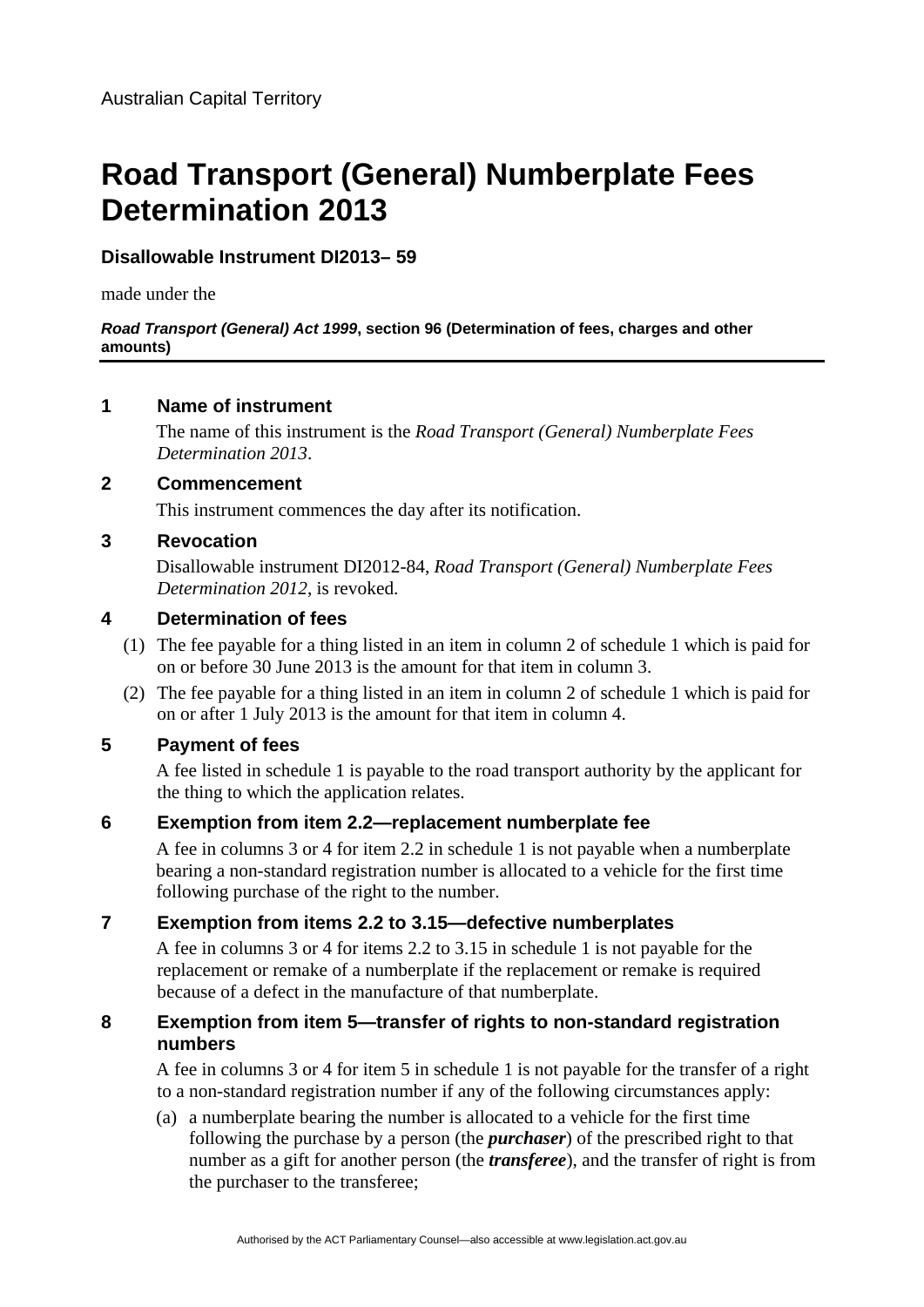- (b) the right is transferred to a person (the *transferee*) who is the executor or a beneficiary of the deceased estate of a person who held the right at the time of the person's death, and a copy of the death certificate and the deceased person's will, or a letter from the Public Trustee, is provided to the road transport authority as evidence that the transferee is entitled to have the right to the number transferred to the transferee;
- (c) there is a change in the legal name of the person or body holding the prescribed right to a non-standard registration number but there is no change in the beneficial ownership of the right;
- (d) the transfer of the right is required or authorised by an order of the Family Court of Australia and a copy of the order is provided to the road transport authority.

#### **9 Definitions**

In this instrument:

*fee* includes a charge or other amount.

*non-standard registration number*—see the *Road Transport (Vehicle Registration) Regulation 2000*, dictionary.

*number*—see the *Road Transport (Vehicle Registration) Regulation 2000*, dictionary.

*numberplate*—see the *Road Transport (Vehicle Registration) Regulation 2000*, dictionary.

*prescribed right*—see the *Road Transport (Vehicle Registration) Regulation 2000*, dictionary.

*registration number*—see the *Road Transport (Vehicle Registration) Regulation 2000*, dictionary.

*right*—see the *Road Transport (Vehicle Registration) Regulation 2000*, dictionary.

Simon Corbell MLA Attorney-General 15 May 2013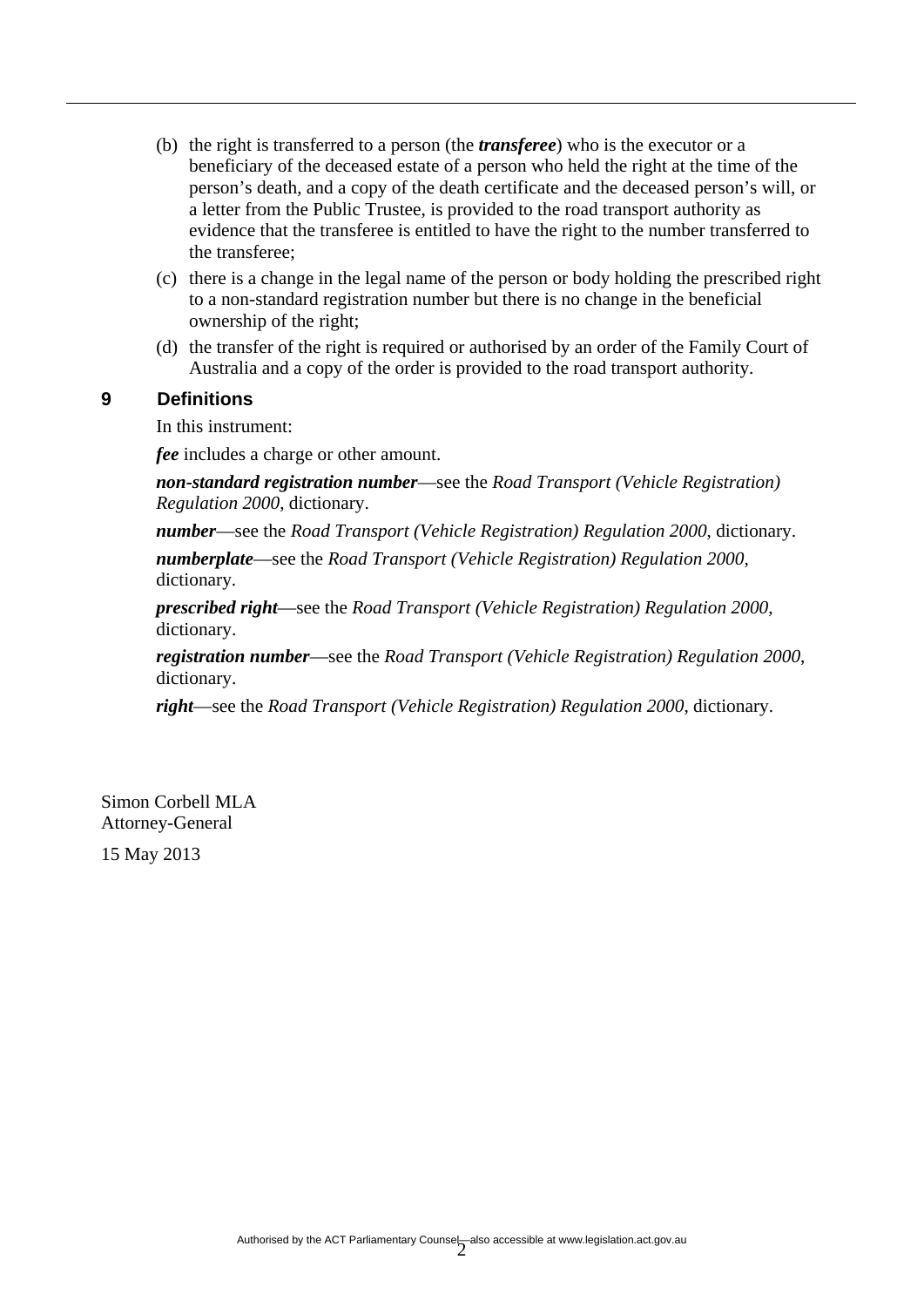| column 1<br><b>Item</b><br>number | column <sub>2</sub>                                                                                                                                                         | column 3                                    | column 4                                  |
|-----------------------------------|-----------------------------------------------------------------------------------------------------------------------------------------------------------------------------|---------------------------------------------|-------------------------------------------|
|                                   | Description of thing for which fee is payable                                                                                                                               | Fee payable<br>on or before<br>30 June 2013 | Fee payable<br>on or after<br>1 July 2013 |
| 1                                 | Issue of bike rack, Centenary of Federation and<br><b>Commonwealth numberplates:</b>                                                                                        |                                             |                                           |
| 1.1                               | Bicycle rack numberplate made in metal                                                                                                                                      | \$35.20                                     | \$36.20                                   |
| 1.2                               | Bicycle rack numberplate made in plastic                                                                                                                                    | \$63.10                                     | \$64.90                                   |
| 1.3                               | Standard Centenary of Federation numberplates - 'Y' series, per<br>set                                                                                                      | \$34.00                                     | \$35.00                                   |
| 1.4                               | 'Z' numberplates for Commonwealth Government vehicles, per<br>set                                                                                                           | \$18.50                                     | \$19.00                                   |
| 2                                 | Swapping or replacement of numberplates                                                                                                                                     |                                             |                                           |
| 2.1                               | Swapping of numberplates between 2 or more vehicles                                                                                                                         | \$31.40                                     | \$32.30                                   |
| 2.2                               | Replacement of defaced, damaged, lost, stolen or destroyed<br>metal numberplates for a motor vehicle per set or for a<br>motorbike or trailer or traders vehicle per plate. | \$35.20                                     | \$36.20                                   |
| 3                                 | <b>Remake of numberplates</b>                                                                                                                                               |                                             |                                           |
| 3.1                               | 'A' series (Bicentennial) numberplates as per original<br>manufacture, per numberplate                                                                                      | \$239.00                                    | \$246.10                                  |
| 3.2                               | Metal numberplate, without slogan and/or logo, per set or plate                                                                                                             | \$35.20                                     | \$36.20                                   |
| 3.3                               | Plastic numberplate, per set                                                                                                                                                | \$112.90                                    | \$116.20                                  |
| 3.4                               | Plastic numberplate, single numberplate                                                                                                                                     | \$68.20                                     | \$70.20                                   |
| 3.5                               | Addition of slogan and/or logo (plastic only)                                                                                                                               | \$255.70                                    | \$263.30                                  |
| 3.6                               | Metal slim-line set (1 slim-line, 1 standard plate), per set                                                                                                                | \$120.60                                    | \$124.20                                  |
| 3.7                               | Metal slim-line (front plate only)                                                                                                                                          | \$63.10                                     | \$64.90                                   |
| 3.8                               | Plastic slim-line (1 slim-line, 1 standard plate), per set                                                                                                                  | \$161.20                                    | \$166.00                                  |
| 3.9                               | Plastic slim-line (front plate only)                                                                                                                                        | \$109.10                                    | \$112.30                                  |
| 3.10                              | Interim metal plates per set or plate (additional)                                                                                                                          | \$35.20                                     | \$36.20                                   |
| 3.11                              | Bicycle rack numberplates, metal                                                                                                                                            | \$35.20                                     | \$36.20                                   |
| 3.12                              | Bicycle rack numberplates, plastic                                                                                                                                          | \$63.10                                     | \$64.90                                   |
| 3.13                              | Centenary of Federation ('CF' format) numberplate, per set                                                                                                                  | \$76.90                                     | \$79.20                                   |
| 3.14                              | European style - per set                                                                                                                                                    | \$120.60                                    | \$124.20                                  |
| 3.15                              | European style $-1$ numberplate only                                                                                                                                        | \$63.10                                     | \$64.90                                   |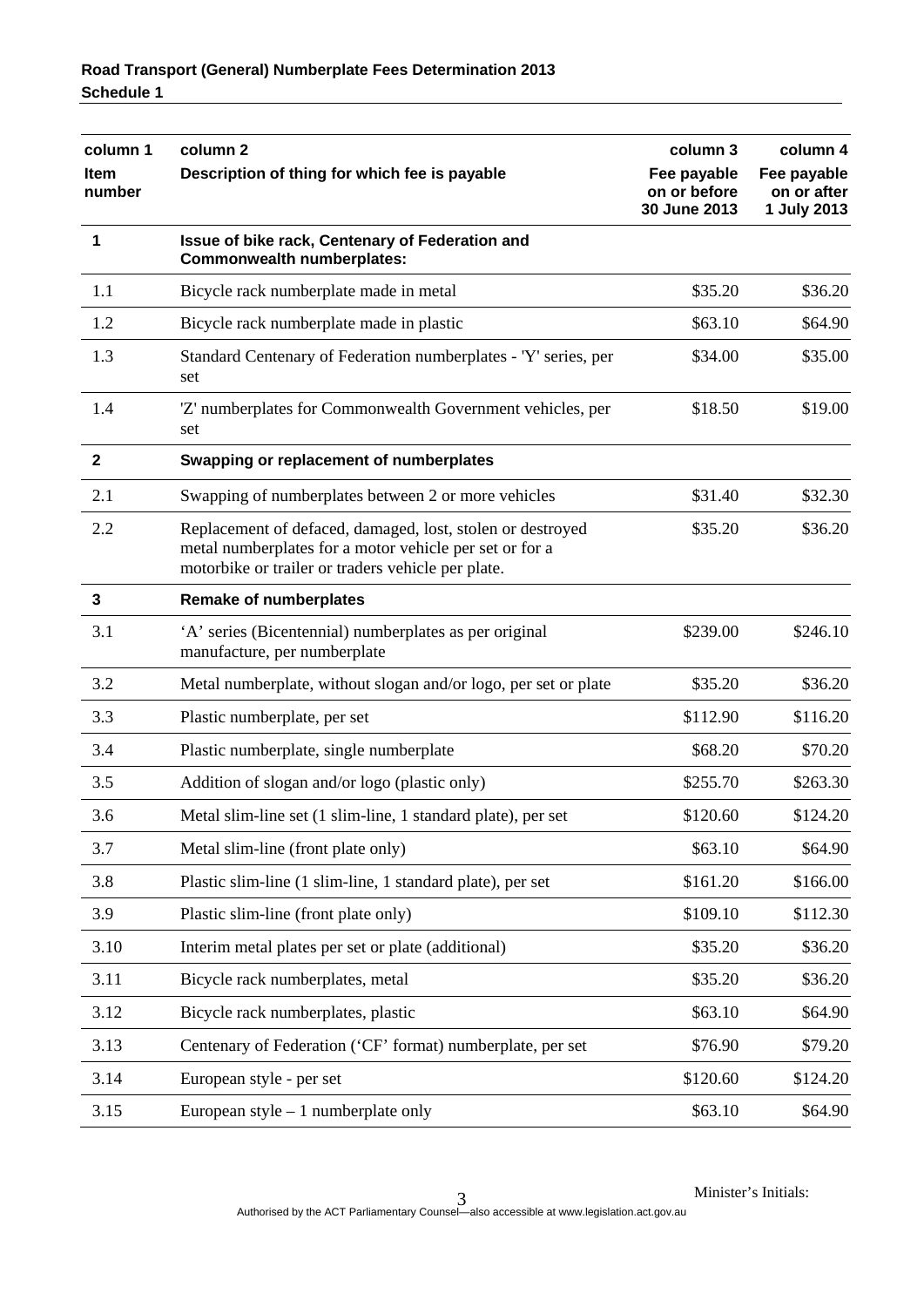| column 1<br>Item<br>number | column <sub>2</sub><br>Description of thing for which fee is payable                                                        | column 3                                    | column 4                                  |
|----------------------------|-----------------------------------------------------------------------------------------------------------------------------|---------------------------------------------|-------------------------------------------|
|                            |                                                                                                                             | Fee payable<br>on or before<br>30 June 2013 | Fee payable<br>on or after<br>1 July 2013 |
| 4                          | Sale of prescribed rights to non-standard registration<br>numbers                                                           |                                             |                                           |
| 4.1                        | 'A' (Bicentennial) series number                                                                                            | \$2,503.70                                  | \$2,578.80                                |
| 4.2                        | Centenary of Federation numberplates - CF 1902 to CF 2000<br>(inclusive)                                                    | \$423.30                                    | \$435.90                                  |
| 4.3                        | Non-standard registration numbers - Centenary of Federation<br>numberplates – CF 1901 and CF 2001                           | \$635.00                                    | \$654.00                                  |
| 4.4                        | Vehicle make registration number                                                                                            | \$4,668.80                                  | \$4,808.80                                |
| 4.5                        | Custom registration numbers - unique                                                                                        | \$2,503.70                                  | \$2,578.80                                |
| 4.6                        | Custom registration number - surname, given names or<br>company names                                                       | \$827.60                                    | \$852.40                                  |
| 4.7                        | Custom registration number - company name, 2 to 5 numbers<br>purchased at the one time, per set                             | \$725.90                                    | \$747.60                                  |
| 4.8                        | Custom registration number - company name, 6 to 10 numbers<br>purchased at one time, per set                                | \$605.10                                    | \$623.20                                  |
| 4.9                        | Custom registration number - company name, 11 or more<br>numbers purchased at one time, per set                             | \$483.00                                    | \$497.40                                  |
| 4.10                       | Personalised registration number - 2 alpha followed by<br>3 numeric characters for motor bikes and motor vehicles           | \$412.50                                    | \$424.80                                  |
| 4.11                       | Personalised registration number - additional charge for<br>addition of slogan and/or logo (plastic only)                   | \$255.70                                    | \$263.30                                  |
| 4.12                       | Personalised registration number - additional charge for metal<br>slimline set (motorbikes not included)                    | \$63.10                                     | \$64.90                                   |
| 4.13                       | Personalised registration number - additional charge for plates<br>to be made as plastic slimline (motorbikes not included) | \$161.20                                    | \$166.00                                  |
| 4.14                       | Personalised registration number - additional charge for plates<br>to be made in plastic                                    | \$112.10                                    | \$115.40                                  |
| 4.15                       | Numeric registration number – motor vehicles (excluding<br>motor bikes) 3 digits                                            | \$6,085.30                                  | \$6,267.80                                |
| 4.16                       | Numeric registration number – motor vehicles (excluding<br>motor bikes) 4 digits                                            | \$1,667.30                                  | \$1,717.30                                |
| 4.17                       | Numeric registration number - motor vehicles (excluding<br>motor bikes) 5 digits                                            | \$827.60                                    | \$852.40                                  |
| 4.18                       | Numeric registration number - motor bikes 1 digit                                                                           | \$3,337.40                                  | \$3,437.50                                |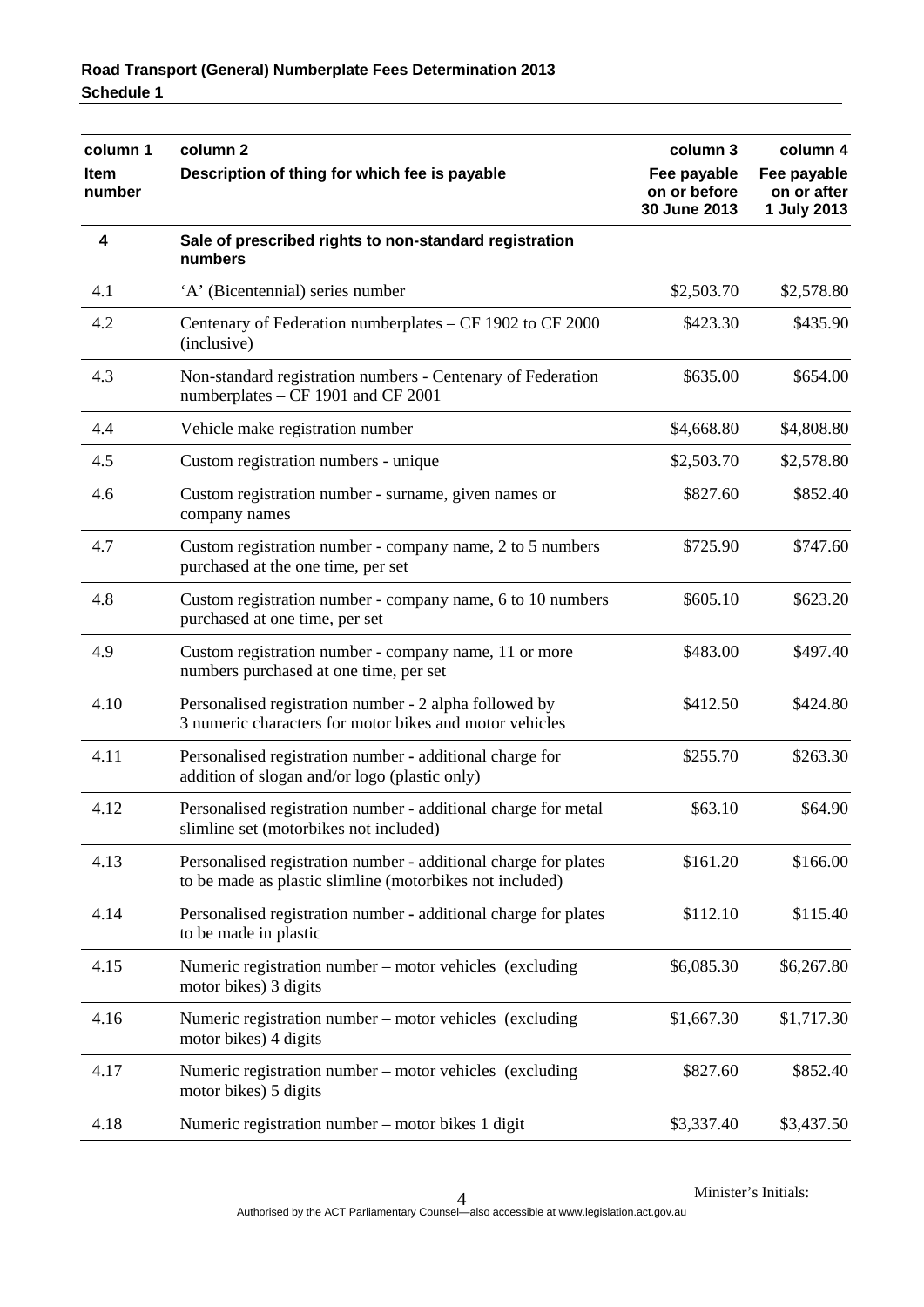| column 1<br><b>Item</b><br>number | column <sub>2</sub><br>Description of thing for which fee is payable                                                             | column 3<br>Fee payable<br>on or before<br>30 June 2013 | column 4<br>Fee payable<br>on or after<br>1 July 2013 |
|-----------------------------------|----------------------------------------------------------------------------------------------------------------------------------|---------------------------------------------------------|-------------------------------------------------------|
| 4.19                              | Numeric registration number – motor bikes 2 digits                                                                               | \$1,667.30                                              | \$1,717.30                                            |
| 4.20                              | Numeric registration number – motor bikes 3 digits                                                                               | \$827.60                                                | \$852.40                                              |
| 4.21                              | Numeric registration number – motor bikes 4 digits                                                                               | \$827.60                                                | \$852.40                                              |
| 4.22                              | Numeric registration number – motor bikes 5 digits                                                                               | \$497.50                                                | \$512.40                                              |
| 4.23                              | Numeric registration number – trailers 1 digit                                                                                   | \$3,337.40                                              | \$3,437.50                                            |
| 4.24                              | Numeric registration number – trailers 2 digits                                                                                  | \$827.60                                                | \$852.40                                              |
| 4.25                              | Numeric registration number – trailers 3 digits                                                                                  | \$416.00                                                | \$428.40                                              |
| 4.26                              | Numeric registration number – trailers 4 digits                                                                                  | \$416.00                                                | \$428.40                                              |
| 4.27                              | Numeric registration number – trailers 5 digits                                                                                  | \$246.20                                                | \$253.50                                              |
| 4.28                              | Raiders Series R 1 to R 99 (inclusive)                                                                                           | \$1,212.80                                              | \$1,249.10                                            |
| 4.29                              | Raiders Series R 100 to R 200 (inclusive)                                                                                        | \$827.60                                                | \$852.40                                              |
| 4.30                              | Raiders Series Raiders 'Y' series registration number                                                                            | \$127.80                                                | \$131.60                                              |
| 4.31                              | Brumbies Premium Series BR 0 to BR 200 (inclusive)                                                                               | \$1,224.80                                              | \$1,261.50                                            |
| 4.32                              | Brumbies Special Series BR 0000 to BR 1200 (inclusive)                                                                           | \$193.60                                                | \$199.40                                              |
| 4.33                              | Brumbies Special Series BR 1996 to BR 2005 (inclusive)                                                                           | \$193.60                                                | \$199.40                                              |
| 4.34                              | Olympic Games registration number                                                                                                | \$808.50                                                | \$832.70                                              |
| 4.35                              | 'Y' series and veteran, vintage and historic registration numbers<br>issued out of sequence                                      | \$412.50                                                | \$424.80                                              |
| 4.36                              | European style numberplates - standard                                                                                           | \$400.00                                                | \$412.00                                              |
| 4.37                              | European style numberplates – personalised                                                                                       | \$475.60                                                | \$489.80                                              |
| 4.38                              | European style numberplates – surname, given names or<br>company names                                                           | \$827.60                                                | \$852.40                                              |
| 4.39                              | European style numberplates – custom registration number -<br>company name, 2 to 5 numbers purchased at the one time, per<br>set | \$725.90                                                | \$747.60                                              |
| 4.40                              | European style numberplates – custom registration number -<br>company name, 6 to 10 numbers purchased at one time, per set       | \$605.10                                                | \$623.20                                              |
| 4.41                              | European style numberplates – custom registration number -<br>company name, 11 or more numbers purchased at one time, per<br>set | \$483.00                                                | \$497.40                                              |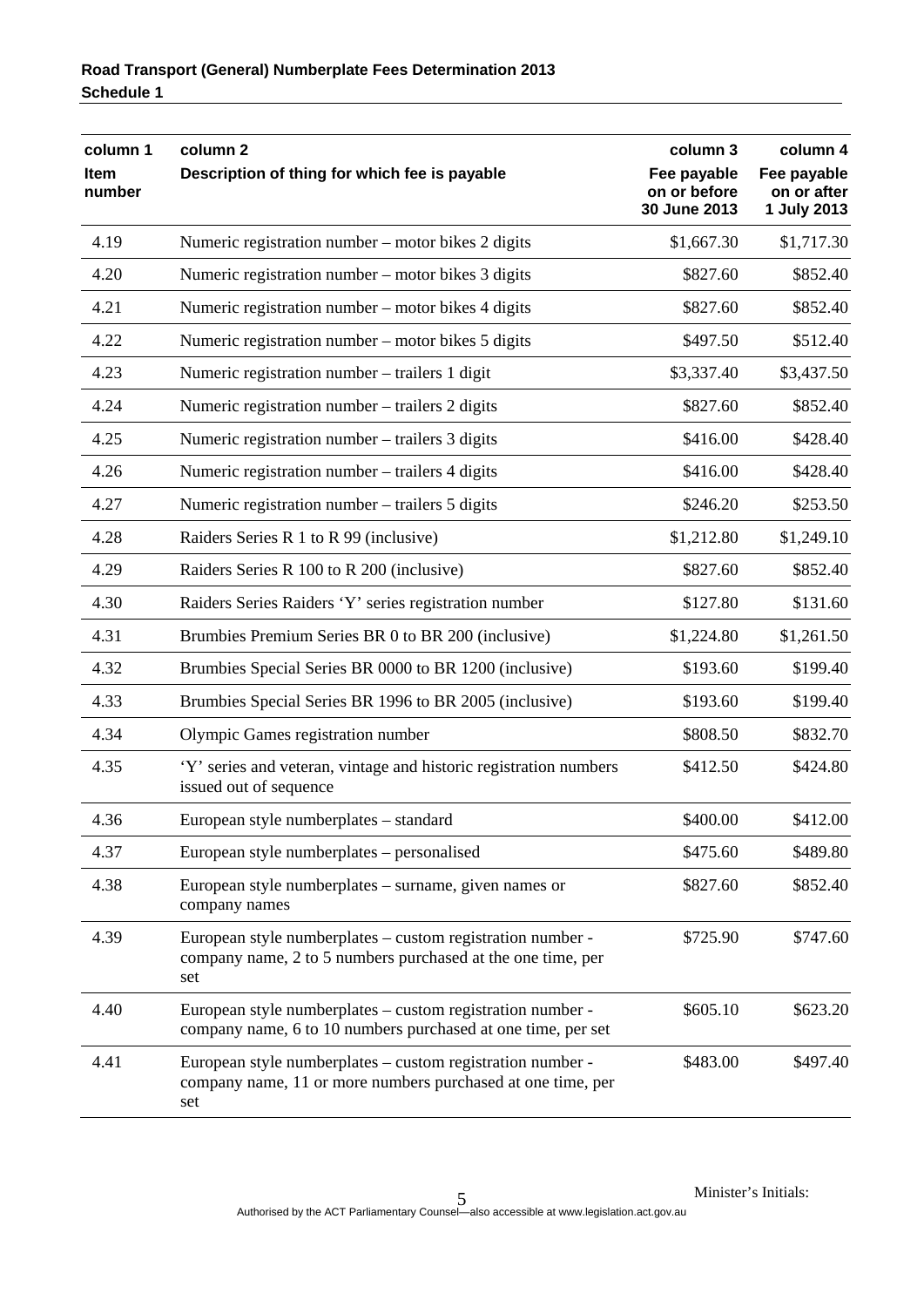| column 1<br>Item<br>number | column <sub>2</sub><br>Description of thing for which fee is payable                                                                                                    | column 3<br>Fee payable<br>on or before<br>30 June 2013 | column 4<br>Fee payable<br>on or after<br>1 July 2013 |
|----------------------------|-------------------------------------------------------------------------------------------------------------------------------------------------------------------------|---------------------------------------------------------|-------------------------------------------------------|
| 4.42                       | European style numberplates – unique                                                                                                                                    | \$2,503.70                                              | \$2,578.80                                            |
| 4.43                       | European style numberplates – vehicle make registration<br>number                                                                                                       | \$4,668.80                                              | \$4,808.80                                            |
| 5                          | Transfer of rights to non-standard registration numbers                                                                                                                 |                                                         |                                                       |
| 5.1                        | 'A' Series (Bicentennial) number: 'A' together with a number in<br>the range '1' to '20' (inclusive) or the numbers '200', '1788' or<br>'1988'                          | \$475.90                                                | \$490.10                                              |
| 5.2                        | 'A' Series (Bicentennial) number: 'A' together with a number in<br>the range '21' to '199' (inclusive), per set and the Centenary of<br>Federation registration numbers | \$219.90                                                | \$226.40                                              |
| 5.3                        | Brumbies Premium Series BR 0 to BR 99 (inclusive)                                                                                                                       | \$475.90                                                | \$490.10                                              |
| 5.4                        | Brumbies Premium Series BR 100 to BR 200 (inclusive)                                                                                                                    | \$219.90                                                | \$226.40                                              |
| 5.5                        | Brumbies Special Series BR 0000 to BR 1200 (inclusive)                                                                                                                  | <b>Nil</b>                                              | Nil                                                   |
| 5.6                        | Brumbies Special Series BR 1996 to BR 2005 (inclusive)                                                                                                                  | <b>Nil</b>                                              | Nil                                                   |
| 5.7                        | Custom registration number for motor vehicles and motor bikes                                                                                                           | \$475.90                                                | \$490.10                                              |
| 5.8                        | Numeric registration number for motor vehicles (excluding<br>motor bikes) 1 or 2 digits                                                                                 | \$475.90                                                | \$490.10                                              |
| 5.9                        | Numeric registration number for motor vehicles (excluding<br>motor bikes) 3 or more digits                                                                              | \$219.90                                                | \$226.40                                              |
| 5.10                       | Numeric registration number for motor bikes 1 or 2 digits                                                                                                               | \$475.90                                                | \$490.10                                              |
| 5.11                       | Numeric registration number for motor bikes 3 or 4 digits                                                                                                               | \$219.90                                                | \$226.40                                              |
| 5.12                       | Numeric registration number for trailers 1 or 2 digits                                                                                                                  | \$475.90                                                | \$490.10                                              |
| 5.13                       | Numeric registration number for trailers 3 or 4 digits                                                                                                                  | \$219.90                                                | \$226.40                                              |
| 5.14                       | Raiders registration number 'R' together with a number in the<br>range from '1' to '99' (inclusive), per set                                                            | \$475.90                                                | \$490.10                                              |
| 5.15                       | Raiders registration number 'R' together with a number in the<br>range from '100' to '200' (inclusive), per set                                                         | \$219.90                                                | \$226.40                                              |
| 5.16                       | Olympic Games registration number Barcelona (for motor<br>vehicles other than motor bikes and trailers)                                                                 | \$475.90                                                | \$490.10                                              |
| 5.17                       | Olympic Games registration number Atlanta (for motor vehicles<br>other than motor bikes and trailers)                                                                   | \$475.90                                                | \$490.10                                              |